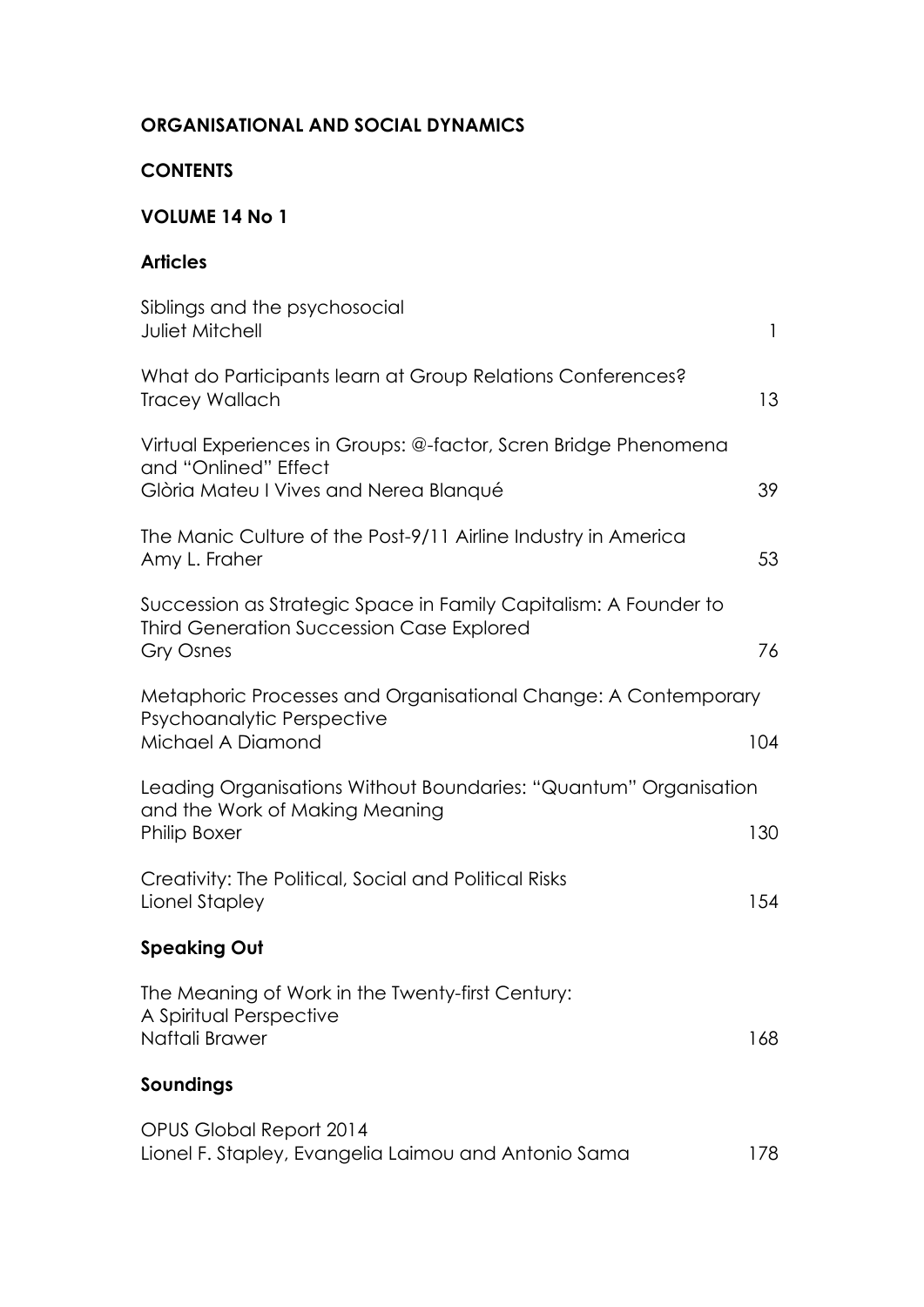### **Book Reviews**

| <b>Notes for Contributors</b>                                                                               | 225  |
|-------------------------------------------------------------------------------------------------------------|------|
| <b>Notes on Contributors</b>                                                                                | 219  |
| <b>Branka Pecotic</b><br>13 October 1951 - 26 January 2014<br>Olya Khaleelee                                | 217  |
| W. Gordon Lawrence<br>20 January 1934 – 27 December 2013<br>Julian Manley                                   | 214  |
| <b>Obituaries</b>                                                                                           |      |
| Lost in Transmission: Studies of Trauma Across Generations<br>edited by M. Gerard Fromm<br>Dorit Szykierski | 209. |
| Reading Minds: a Guide to the Cognitive Neuroscience Revolution<br>by Michael Moskowitz<br>Nigel Williams   | 203  |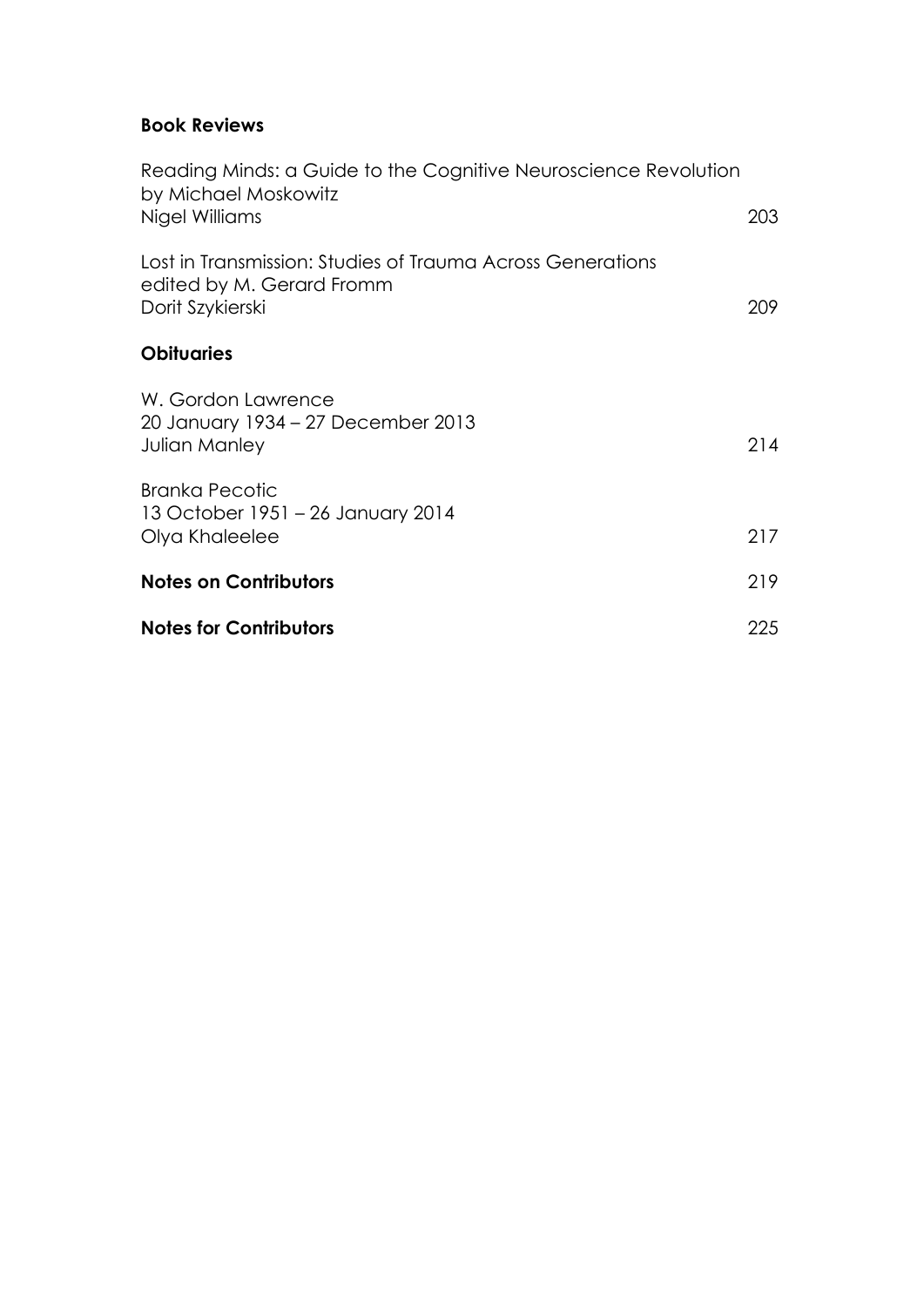# **ORGANISATIONAL AND SOCIAL DYNAMICS**

### **CONTENTS**

# **VOLUME 14 No 2**

## **Articles**

| Authority Relations in Group Relations Conferences and in 'Real Life'<br>Group Relations Conferences - Danish Design I<br>Ulla Charlotte Beck and Steen Visholm | 227 |
|-----------------------------------------------------------------------------------------------------------------------------------------------------------------|-----|
|                                                                                                                                                                 |     |
| Learning from Experience<br>Group Relations Conferences - Danish Design II<br>Ulla Charlotte Beck and Steen Visholm                                             | 238 |
| Working with New Designs<br>Group Relations Conferences - Danish Design III<br>Ulla Charlotte Beck and Steen Visholm                                            | 250 |
| Coaching the Faltering Executive<br>William P. Macaux                                                                                                           | 264 |
| Social Sharing of Private Emotions Within a Group:<br>the case of Positive and Negative Emotions<br>Inju Yang                                                   | 285 |
| Gordon Lawrence's Social Dreaming Matrix: Background, Origins,<br><b>History and Developments</b><br>Julian Manley                                              | 322 |
| Good Enough Leadership: a Mode of Leadership<br>Howard F. Stein and Seth Allcorn                                                                                | 342 |
| The Oedipal as a Defence against the Sibling<br>Servaas van Beekum                                                                                              | 367 |
| <b>Speaking Out</b>                                                                                                                                             |     |
| Are we, Social Scientists, Neglecting Humanness in Organisation?<br>A Manifesto<br>Leopold Vansina                                                              | 379 |
| Global Development and Innovation in Group Relations<br>Olya Khaleelee and Kathy White                                                                          | 399 |

### **Book Review**